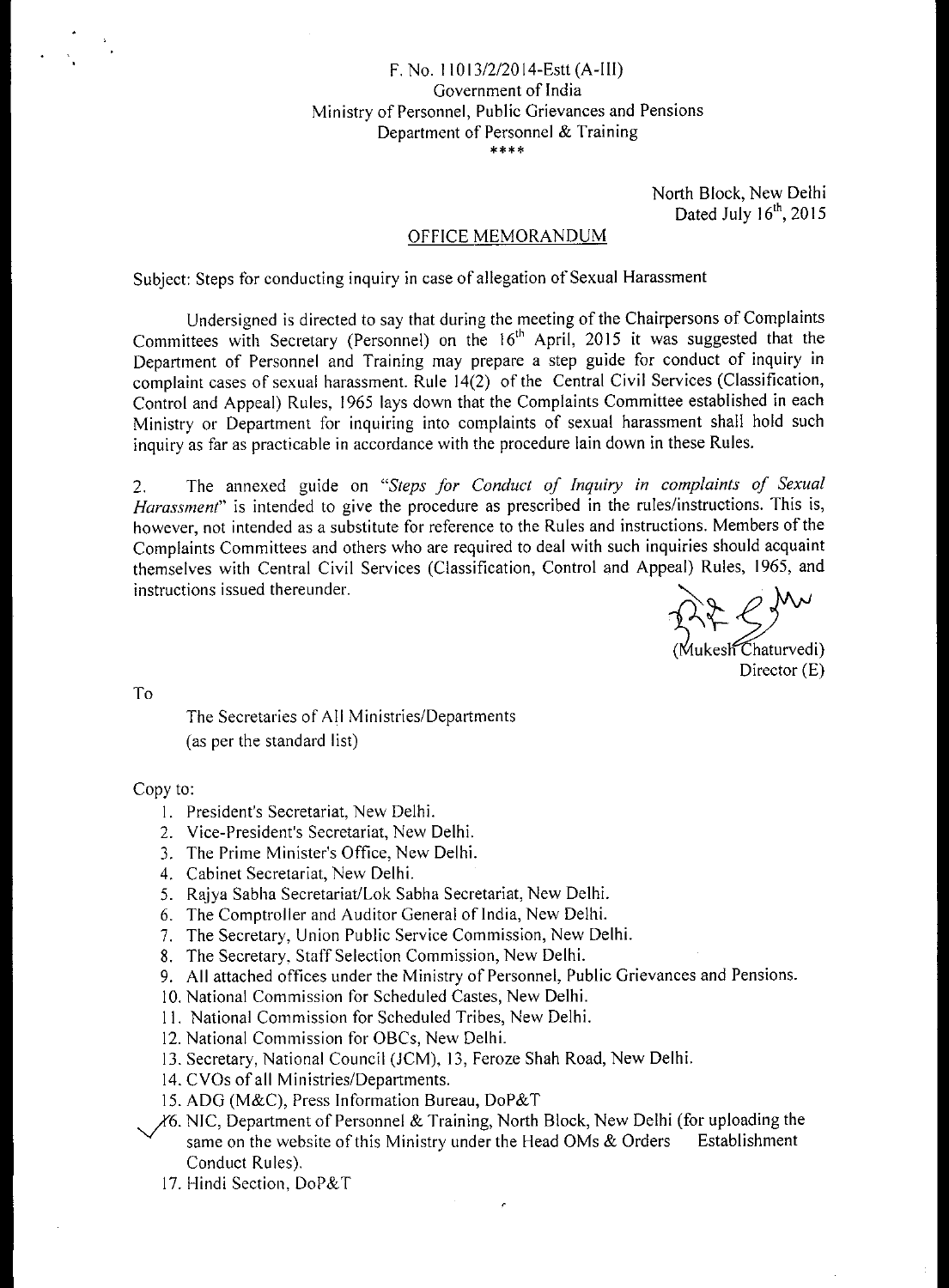# Steps for Conduct of Inquiry in Complaints of Sexual Harassment

# Complaints Committees

1. Complaints Committees have been set up in all Ministries/Department and organisations under them in pursuance to the judgement of the Hon'ble Supreme Court in the Vishakha case. As per Section 4(1) of the Sexual Harassment of Women at Workplace (Prevention, Prohibition and Redressal) Act, 2013("the Act"), the Internal Complaints Committee (referred to as "Complaints Committee" hereafter) is to be set up at every workplace. As per Section 4(2), this will be headed by a woman and at least half of its members should be women. In case a woman officer of sufficiently senior level is not available in a particular office, an officer from another office may be so appointed. To prevent the possibility of any undue pressure or influence from senior levels, such Complaints Committees should involve a third party, either an NGO or some other body which is familiar with the issue of sexual harassment.

# What is Sexual Harassment?

2. "sexual harassment" includes any one or more of the following acts or behaviour, (whether directly or by implication), namely:—

- (i) physical contact and advances; or
- (ii) demand or request for sexual favours; or
- (iii)sexually coloured remarks; or
- (iv)showing any pornography; or
- (v) any other unwelcome physical, verbal, non-verbal conduct of a sexual nature.

3. The following circumstances, among other circumstances, in relation to or connected with any act or behaviour of sexual harassment may amount to sexual harassment: -

- (i) implied or explicit promise of preferential treatment in employment; or
- (ii) implied or explicit threat of detrimental treatment in employment ; or
- (iii) implied or explicit threat about her present or future employment status; or
- (iv) interference with her work or creating an intimidating or offensive or hostile work environment for her; or
- (v) humiliating treatment likely to affect her health or safety.

# Workplace defined:

4. As per Section 2(o) of the Act, the following places are included within the ambit of the expression "workplace":

- (i) any department, organisation, undertaking, establishment, enterprise, institution, office, etc. --established, owned, controlled or wholly or substantially financed by funds provided directly or indirectly by the Central Government;
- (ii)hospitals or nursing homes;
- (iii) any sports institute, stadium, etc., used for training, sports or other activities relating thereto;
- (iv)any place visited by the employee arising out of or during the course of employment -including transportation provided by the employer for undertaking such journey;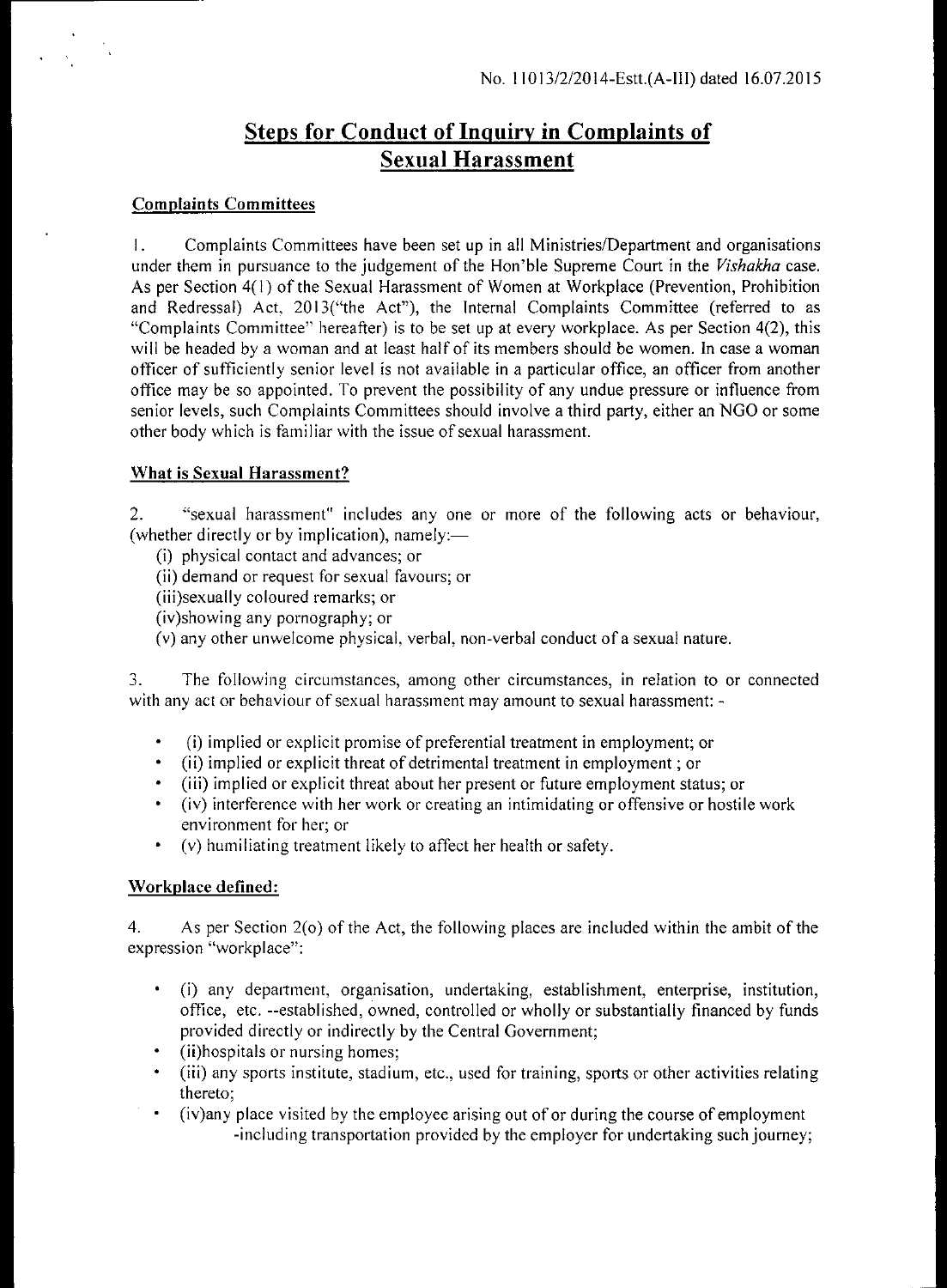# Initial relief

5. The Committee will also have the powers to recommend:-

- (a) to transfer the aggrieved woman or the charged officer to any other workplace; or
- (b) to grant leave to the aggrieved woman up to a period of three months.
	- (The leave will not be deducted from her leave account.)

## Complaints Committee to be Inquiring Authority

6. As per Proviso to Rule 14(2) of CCS (CCA) Rules, 1965, in case of complaints of sexual harassment, the Complaints Committee set up in each Ministry or Department etc. for inquiring into such complaints shall be deemed to be the Inquiring Authority appointed by the Disciplinary Authority for the purpose of these rules. Complaints Committee, unless a separate procedure has been prescribed, shall hold the inquiry as far as practicable in accordance with the procedure laid down in the Rule 14.

## Need for investigation

7. The Complaints Committees may act on complaints of sexual harassment when they receive them directly or through administrative authorities etc, or when they take cognizance of the same suo-moto. As per Section 9(1) of the Act, the aggrieved woman or complainant is required to make a complaint within three months of the incident and in case there has been a series of incidents, three months of the last incident. The Complaints Committee may however extend the time limit for reasons to be recorded in writing, if it is satisfied that the circumstances were such which prevented the complainant from filing a complaint within the stipulated period.

8. As mentioned above, the complaints of sexual harassment are required to be handled by Complaints Committee. On receipt of a complaint, facts of the allegation are required to be verified. This is called preliminary enquiry/fact finding enquiry or investigation. The Complaints Committee conducts the investigation. They may then try to ascertain the truth of the allegations by collecting the documentary evidence as well as recording statements of any possible witnesses including the complainant. If it becomes necessary to issue a Charge Sheet, disciplinary authority relies on the investigation for drafting the imputations, as well as for evidence by which the charges are to be proved. Therefore this is a very important part of the investigation.

# Dual Role

9. In the light of the Proviso to the Rule 14 (2) mentioned above, the Complaints Committee would normally be involved at two stages. The first stage is investigation already discussed in the preceding para. The second stage is when they act as Inquiring Authority. It is necessary that the two roles are clearly understood and the inquiry is conducted as far as practicable as per Rule 14 of CCS (CCA) Rules, 1965. Failure to observe the procedure may result in the inquiry getting vitiated

10. As the Complaints Committees also act as Inquiring Authority in terms of Rule 14(2) mentioned above, care has to be taken that at the investigation stage that impartiality is maintained. Any failure on this account may invite allegations of bias when conducting the inquiry and may result in the inquiry getting vitiated. As per the instructions, when allegations of bias are received against an Inquiring Authority, such Inquiring Authority is required to stay the inquiry till the Disciplinary Authority takes a decision on the allegations of bias. Further, if allegations of bias are established against one member of the Committee on this basis, that Committee may not be allowed to conduct the inquiry.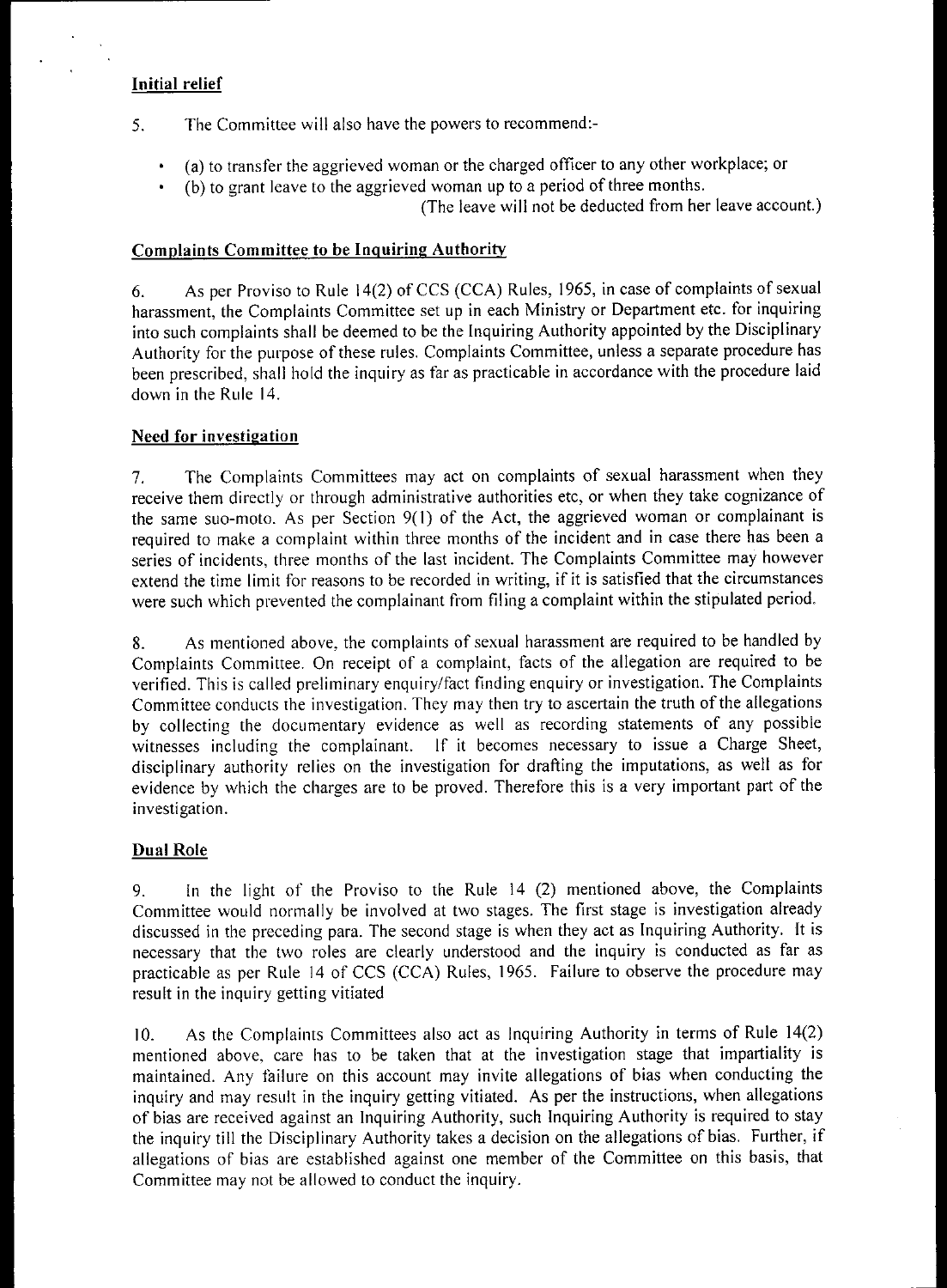11. In view of the above, the Complaints Committee when investigating the allegations should make recommendations on whether there is a prima facie substance in the allegations which calls for conducting a formal inquiry. They should avoid making any judgmental recommendations or expressing views which may be construed to have prejudiced their views while conducting such inquiry.

#### Decision to issue Charge sheet, and conducting Inquiry

12. On receipt of the Investigation Report, the Disciplinary Authority should examine the report with a view to see as to whether a formal Charge Sheet needs to be issued to the Charged Officer. As per Rule 14(3), Charge Sheet is to be drawn by or on behalf of the Disciplinary Authority. In case the Disciplinary Authority decides on that course, the Charged Officer should be given an opportunity of replying to the Charge sheet. As per Rule 14(5), a decision on conducting the inquiry has to be taken after consideration of the reply of the charged officer.

13. If the Charged Officer admits the charges clearly and unconditionally, there will be no need for a formal inquiry against him and further action may be taken as per Rule 15 of the CCS (CCA) Rules.

## The Inquiry-stages

14. In case the Charged Officer denies the charges and his reply is not convincing, the Charge sheet along with his reply may be sent to the Complaints Committee for formal inquiry, and documents mentioned in Rule 14 (6) will be forwarded to the Complaints Committee. As per Section 11(3) of the Act, for the purpose of making an inquiry, the Complaints Committee shall have the same powers as are vested in a civil court under the Code of Civil Procedure, 1908 when trying a suit in respect of the following matters, namely:--

- $(a)$  summoning and enforcing the attendance of any person and examining him on oath;
- (b) requiring the discovery and production of documents; and
- (c) any other matter which may be prescribed.

The Section 11(4) of the Act requires that the inquiry shall be completed within a period of ninety days.

15. The Disciplinary Authority shall also in terms of Rule 14(5) (c) appoint a Government servant as a Presenting Officer to present evidence on behalf of prosecution before the Complaints Committee/ Inquiring Authority. The listed documents are to be sent to the Presenting Officer. The Complaints Committee would, thereafter, summon the Presenting Officer and the Charged Officer. As a first step, the charged officer would be formally asked as to whether he admits the charges. As mentioned above, in case of any clear and unconditional admission of any Article of Charge, no inquiry would be held in respect of that Article and the admission of the Charged Officer would be taken on record. The inquiry would be held, thereafter, in respect of those charges which have not been admitted by the Charged Officer. The Charged Officer is also entitled to engage a Defence Assistant. The provisions relating to Defence Assistant are given in Rule 14(8).

16. The Inquiring Authority is, thereafter, required to ask the Presenting Officer to have the prosecution documents, listed in the Charge Sheet inspected by the Charged Officer. Copies of such documents, if not only given to the Charged Officer, would be handed over to him. The Charged Officer would, therefore, be required to submit a list of documents and witnesses which he wants to produce in support of his defense. The Inquiring Authority would consider allowing such documents or witnesses on the basis of their relevance. Normally, any document or witness which reasonably appears to be relevant and helpful in defense may be allowed. Once the documents have been allowed, the Inquiring Authority would send a requisition for these documents to the custodian of such documents.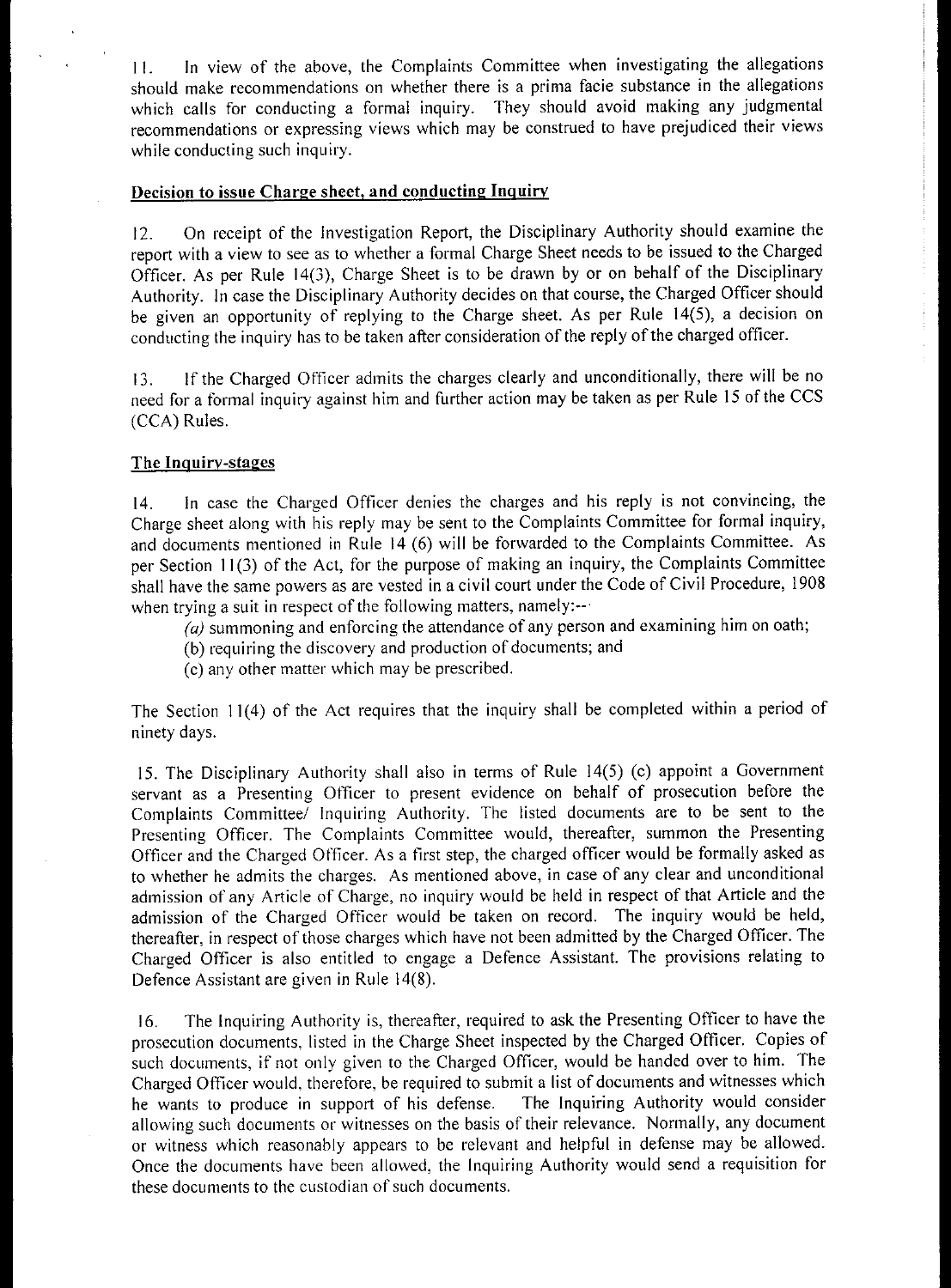17. When the regular hearing commences, the Inquiring Authority would ask the Presenting Officer to produce the documentary evidence. Such documents as are disputed by the Charged Officer have to be proved by the witnesses before they are taken on record. The undisputed documents would be taken on record and marked as exhibits.

# Examination of Witnesses

18. Summons would, thereafter, be sent to the witnesses listed in the Charge sheet. The Presenting Officer may choose to produce them in any order he finds appropriate. These witnesses would be examined in the inquiry in the following manner. The examination in chief would be done by the Presenting Officer where the Presenting Officer may ask questions of the witness to ascertain the facts. The witness would, thereafter, be cross-examined by the Defense. After the cross-examination, the Presenting Officer would be given an opportunity to re-examine the witness. In the examination in chief, leading questions are not allowed. These are however allowed in the cross examination.

19. The procedure of Inquiry requires opportunity to the Charged Officer to cross-examine all the witnesses that appear on behalf of the Prosecution. Failure to do so may be construed as a denial of reasonable opportunity to the charged officer, resulting in vitiation of the Inquiry. If the complainant appears as a witness, she would also be examined and cross-examined. The Inquiry Officer may however disallow any questions which are offensive, indecent or annoying to the witnesses, including the complainant.

20. If Inquiring Authority wishes to ascertain some facts for clarity, he may pose questions to the witnesses. This should however, be done in such a manner as to not show any bias for or against the Charged Officer. This has to be done in the presence of the Presenting Officer and the Charged Officer/Defence Assistant. No inquiry should be conducted behind the back of the charged officer. The witnesses will be examined one by one, and the other witness who are either yet to be examined, or have been examined are not allowed to be present during the examination of a witness.

# Daily Order Sheet

21. The Inquiring Authority would also maintain a document called Daily Order Sheet in which all the main events of the inquiry and including requests/representations by the Charged Officer or the Presenting Officer, and decisions thereon would be recorded. For example (i) if the Charged Officer refuses to cross-examine the witnesses, this should be recorded in the Daily Order Sheet (ii) the Daily Order Sheet should record that the Charged Officer had been advised that he has the right to engage a Defense Assistant (iii) it should also be clearly mentioned that the Charged Officer was also informed as to who are eligible to assist him as Defense Assistant. (iv) the Daily Order Sheet should also record in case request of the Charged Officer for engaging a particular person as Defense Assistant is disallowed in the light of the existing instructions. Daily Order Sheet should be signed by the Inquiring Authority, Presenting Officer and the Charged Officer/Defence Assistant.

# Defence Evidence

22. After the prosecution evidence is over, the Charged Officer is required to submit his statement of defense. In this statement, the Charged Officer is required to briefly indicate his line of defense. After this, the Defense evidence will be taken. The evidence will be produced in the same order as the prosecution evidence. First, the documents allowed by the Inquiry Authority would be taken on record and then the witnesses called and their examination, crossexamination and re-examination done. The only difference here would be that the Examination in Chief would be done by defense while the cross-examination would be done by the prosecution. The defense would then have the opportunity of re-examining the witness.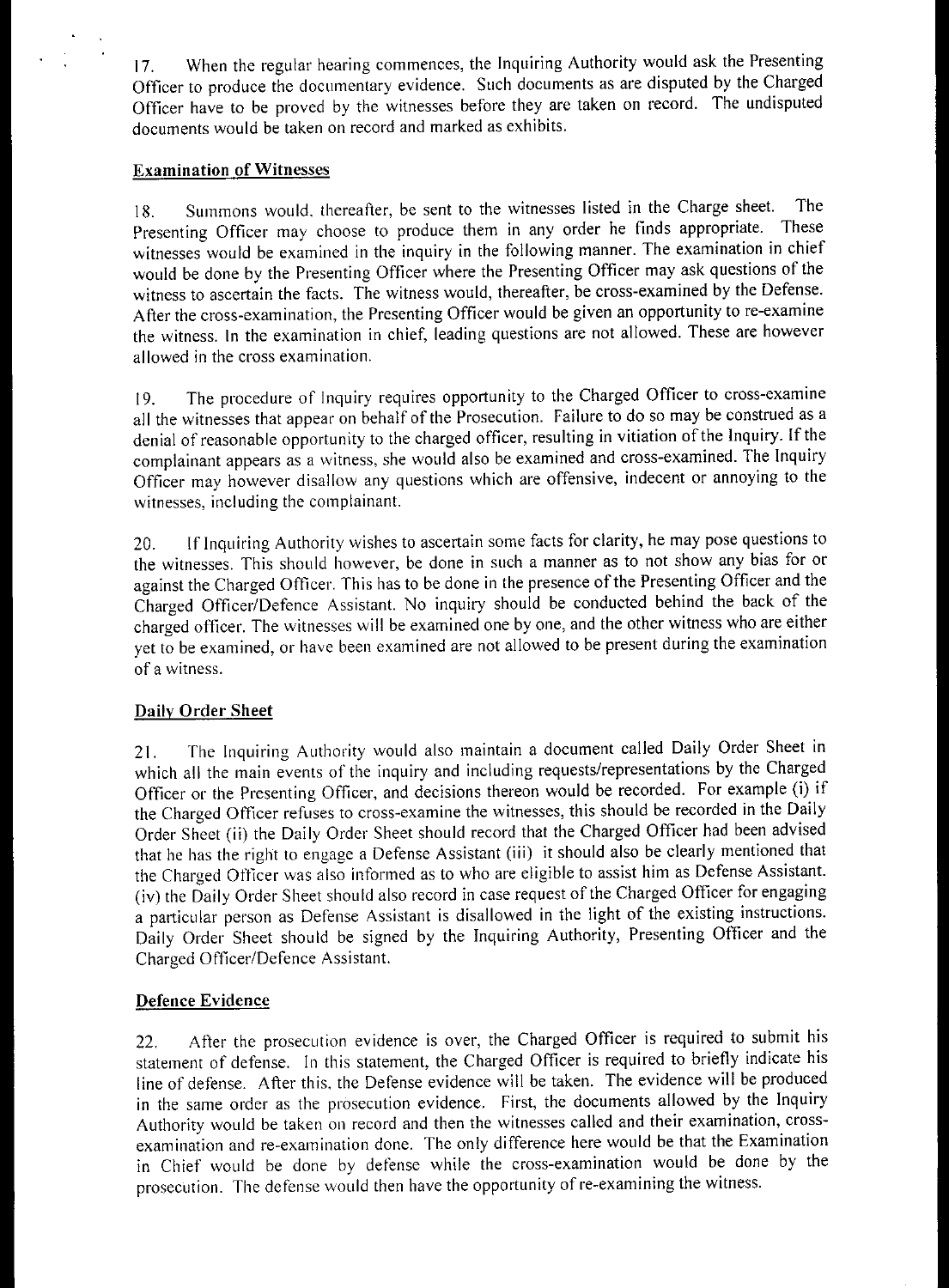## General Examination of the Charged Officer

23. After the Defense evidence is over, the Inquiring Authority shall ask Charged Officer as to whether he wishes to appear as his own witness. In case he does so, he will be examined like any other defense witness. In case however, he declines to do so, the Inquiring Authority is required to generally question him. At this stage due care is required to be exercised that as per Rule 14(18) the purpose of this stage is to apprise Charged Officer of the circumstances which appear to be against him. This is to enable the Charged Officer to explain them to the Inquiring Authority. Presenting Officer and the Defence Assistant do not take any part in the General Examination. Charged Officer may not be compelled to answer questions during examination by the Inquiring Authority.

## Brief

24. After this, the Presenting Officer would be asked to submit his brief. A copy of this brief would be given to the Charged Officer. Both the Presenting Officer and the Charged Officer may be allowed reasonable time for submission of their brief

25. The Inquiring Authority then writes the Inquiry Report in which the evidence in support of the charges and against them will be examined. The Report should be a speaking one clearly bringing out as to the evidence on the basis of which any particular conclusion has been reached. Based on this analysis. the Inquiring Authority will give its findings on the Articles as proved or not proved. In case any Article of charge is proved only partially, then the Inquiring Authority should record the extent to which that Article has been proved.

### Powers of the Committee to make recommendations

26. Normally, the Inquiry Officer is not allowed to make any recommendations in his report. Here the function of the Complaints Committee acting as the Inquiring Authority differs. The Complaints Committee may however, make recommendations including what has been mentioned in para 2 above:

- (c) to grant such other relief to the aggrieved woman as may be prescribed; or
- (d)to deduct from the salary or wages of the charged officer such sum as it may consider appropriate to be paid to the aggrieved woman or to her legal heirs.

 $\bar{z}$ 

 $\frac{1}{k}$ 

- Any amount outstanding at the time of cessation of the services of the charged officer due to retirement, death or otherwise may be recovered from the terminal benefits payable to the officer or his heirs.
- Such compensation will not amount to penalty under Rule 11 of CCS (CCA) Rules in terms of the Explanation (ix) to Rule I I inserted vide Notification of even Number dated 19-11-2014.
- Committee may recommend action to be taken against complainant, if the allegation is  $\bullet$ malicious, or the complainant knows it to be false, or has produced any forged or misleading document.
- The Committee may also recommend action against any witness if such witness has given false evidence or produced any forged or misleading document.